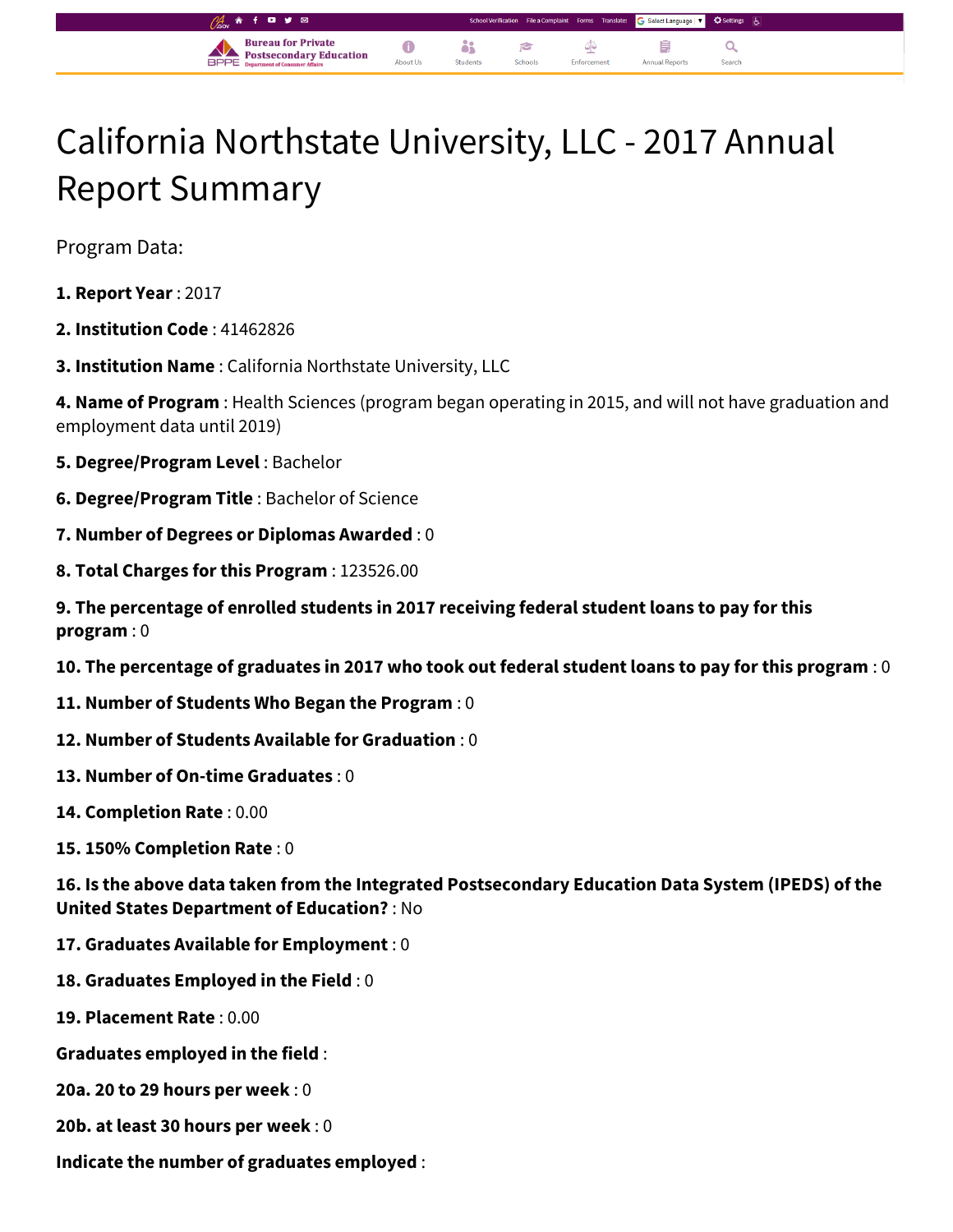

**21a. In a single position in the field of study** : 0

**21b. In concurrent aggregated positions in the field of study (2 or more positions at the same time)** : 0

**21c. Freelance/self-employed** : 0

**21d. By the institution or an employer owned by the institution, or an employer who shares ownership with the institution** : 0

**22. Does this educational program lead to an occupation that requires State licensing?** : No

**22a. Do graduates have the option or requirement for more than one type of licensing State exam?** : N/A

**Name of Option/Requirement (1)** : N/A

**Name of Option/Requirement (2)** : N/A

**Name of Option/Requirement (3)** : N/A

- **Name of Option/Requirement (4)** : N/A
- **23. Name of the State licensing entity that licenses this field** : N/A
- **24. Name of State Exam** : N/A
- **25. Number of Graduates Taking State Exam** : N/A
- **26. Number Who Passed the State Exam** : N/A
- **27. Number Who Failed the State Exam** : 0
- **28. Passage Rate** : 0
- **29. Is this data from the State licensing agency that administered the exam?** : 0

**29a. Name of Agency** : N/A

**30. If the response to #29 was "No" provide a description of the process used for Attempting to Contact Students** : N/A

- **31. Name of the State licensing entity that licenses this field** : N/A
- **32. Name of State Exam** : N/A
- **33. Number of Graduates Taking State Exam** : N/A
- **34. Number Who Passed the State Exam** : N/A
- **35. Number Who Failed the State Exam** : 0
- **36. Passage Rate** : 0
- **37. Is this data from the State licensing agency that administered the State exam?** : 0
- **37a. Name of Agency** : N/A